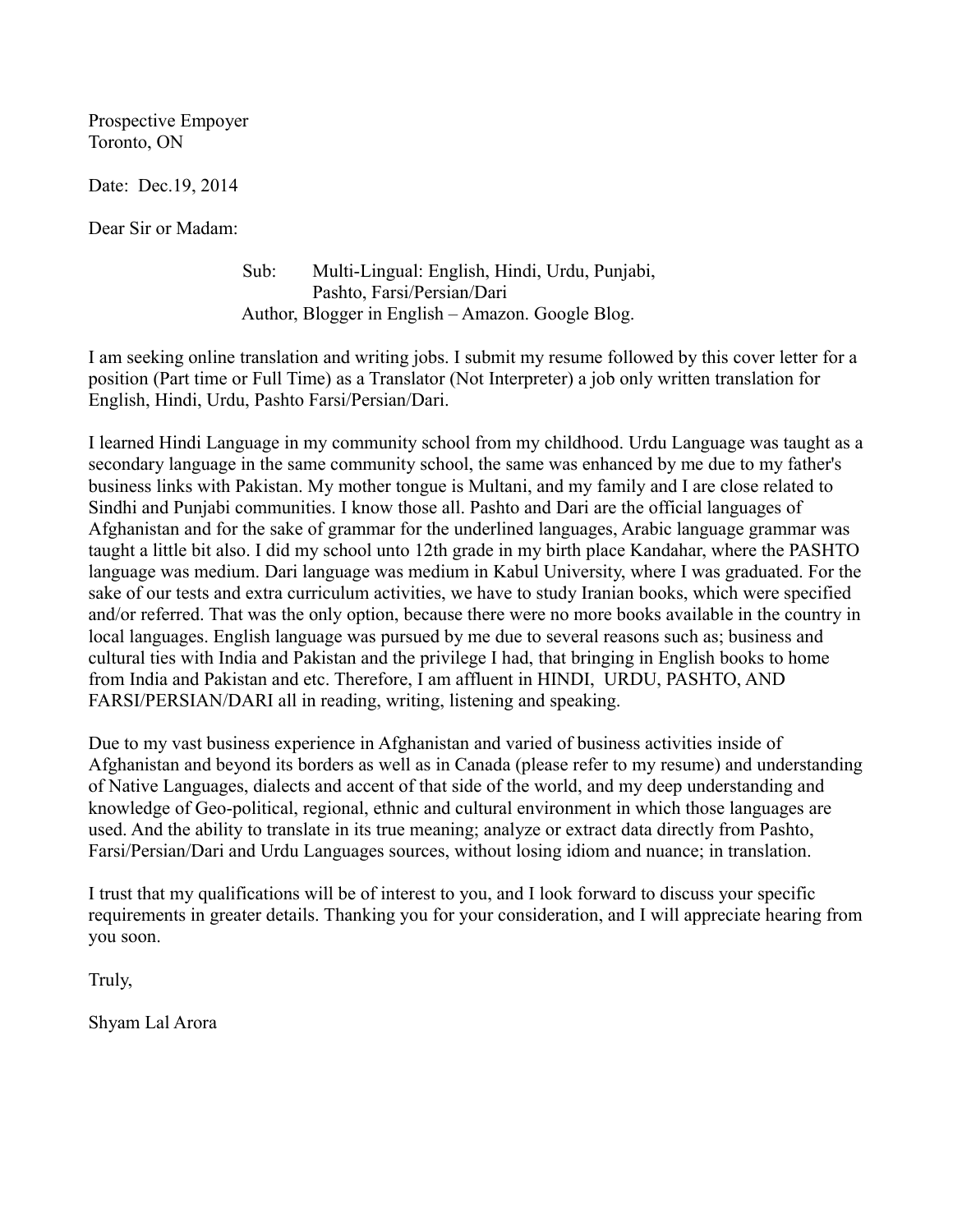### CAREER OBJECTIVE: A position as a Translator: ENGLISH, HINDI, URDU, PASHTO, FARSI/PERSIAN/DARI. Article and other related writing jobs

## HIGHLIGHTS OF EXPERIENCE AND QUALIFICATIONS:

Fluency in English, Hindi, Urdu, Punjabi, Pushto, Farsi/Persian/Dari and working knowledge of some other Afghani, Pakistani, Indian, and Iranian languages.

Currently working as an independent Author/Writer/Blogger (in English)

Worked as a Translator/Interpreter for English, Farsi/Persian/Dari and Pashto with U.S. Army.

Stock trader through discount broker, on-line trading Stocks at New York, NASDAQ and Toronto Stock Exchanges etc.

Extensive experience in Entrepreneurship, and Import/Export in Afghanistan: Import/Distribution, Import/Distribution to rural Afghanistan, Import distribution and liaise with private and cooperatives (under government), as well as liaise with different government agencies at different regimes of governments at different times.

Manufacturers' Agent and Import/Export Business in INDIA.

Trans-shipment, Import/Export and other related businesses in PAKISTAN and IRAN.

Conducted business trips to West-Germany, East-Berlin, Poland, Turkey, Hong Kong, Bangkok, Taiwan and Singapore etc.

### EDUCATION:

B.A. Economics, specializing in Business Administration Kabul University, Kabul, Afghanistan (Evaluated by University of Toronto) Taught by West-German Lecturers

# BUSINESS AND RELATED EXPEREINCE AND OTHER JOBS:

Import/Distribution, Import/Stock and Sale, Import for Re-export and Exports in AFGHANISTAN for 10 years.

Manufacturers' Agent, Exporter and related businesses in INDIA for 6 years. Trans-shipment and other Business Activities in PAKISTAN. Conducting business trips and living there for months at different period of times and occasions.

Helped Afghan and other South Asian business owners to import specific products into Canada, within a broader range of activities.